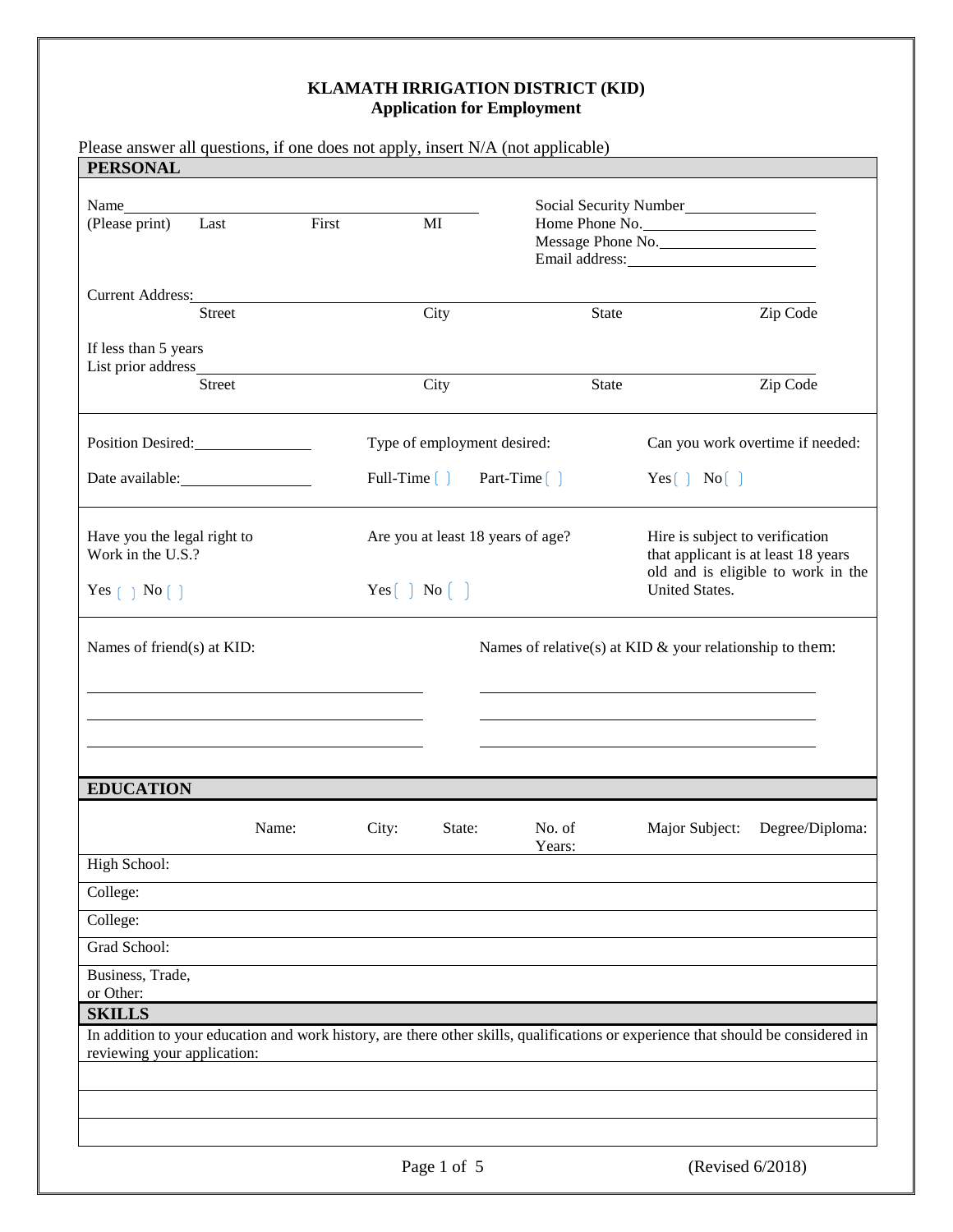| EMPLOYMENT RECORD Beginning with your present employer, list last four jobs you have held                                                   |                             |                             |                        |                          |  |
|---------------------------------------------------------------------------------------------------------------------------------------------|-----------------------------|-----------------------------|------------------------|--------------------------|--|
| <b>Name of Employer (Present/Last):</b>                                                                                                     | Job Title:                  |                             |                        |                          |  |
| Address:                                                                                                                                    | City:                       | State:                      | Area Code & Phone No.: |                          |  |
|                                                                                                                                             |                             |                             |                        |                          |  |
| Dates Employed:                                                                                                                             |                             | Name & Title of Supervisor: |                        | Reason for Leaving:      |  |
| From:<br>To:<br><b>Brief Description of Duties:</b>                                                                                         |                             |                             |                        |                          |  |
|                                                                                                                                             |                             |                             |                        |                          |  |
|                                                                                                                                             |                             |                             |                        |                          |  |
| If still employed, may we contact this employer?                                                                                            |                             | Yes [ ]                     | $No$ $\Box$            |                          |  |
| Name of Employer:                                                                                                                           | Job Title:                  |                             |                        |                          |  |
| Address:                                                                                                                                    | City:                       | State:                      | Area Code & Phone No.: |                          |  |
| Dates Employed:<br>To:<br>From:                                                                                                             | Name & Title of Supervisor: |                             | Reason for Leaving:    |                          |  |
| <b>Brief Description of Duties:</b>                                                                                                         |                             |                             |                        |                          |  |
|                                                                                                                                             |                             |                             |                        |                          |  |
| <b>Name of Employer:</b>                                                                                                                    | Job Title:                  |                             |                        |                          |  |
| Address:                                                                                                                                    | City:                       | State:                      | Area Code & Phone No.: |                          |  |
| Dates Employed:                                                                                                                             | Name & Title of Supervisor: |                             | Reason for Leaving:    |                          |  |
| From:<br>To:                                                                                                                                |                             |                             |                        |                          |  |
| <b>Brief Description of Duties:</b>                                                                                                         |                             |                             |                        |                          |  |
| <b>Name of Employer:</b>                                                                                                                    | Job Title:                  |                             |                        |                          |  |
| Address:                                                                                                                                    | City:                       | State:                      | Area Code & Phone No.: |                          |  |
| Dates Employed:                                                                                                                             | Name & Title of Supervisor: |                             | Reason for Leaving:    |                          |  |
| To:<br>From:<br><b>Brief Description of Duties:</b>                                                                                         |                             |                             |                        |                          |  |
|                                                                                                                                             |                             |                             |                        |                          |  |
| <b>REFERENCES:</b>                                                                                                                          |                             |                             |                        |                          |  |
| List people (in addition to your prior employers) we may contact for additional information regarding your capabilities and<br>work habits. |                             |                             |                        |                          |  |
| Address:<br>Name:                                                                                                                           | City                        | State:                      | Zip Code:              | Area Code &<br>Phone No: |  |
|                                                                                                                                             |                             |                             |                        |                          |  |
|                                                                                                                                             | Page 2 of 5                 |                             |                        | (Revised 6/2018)         |  |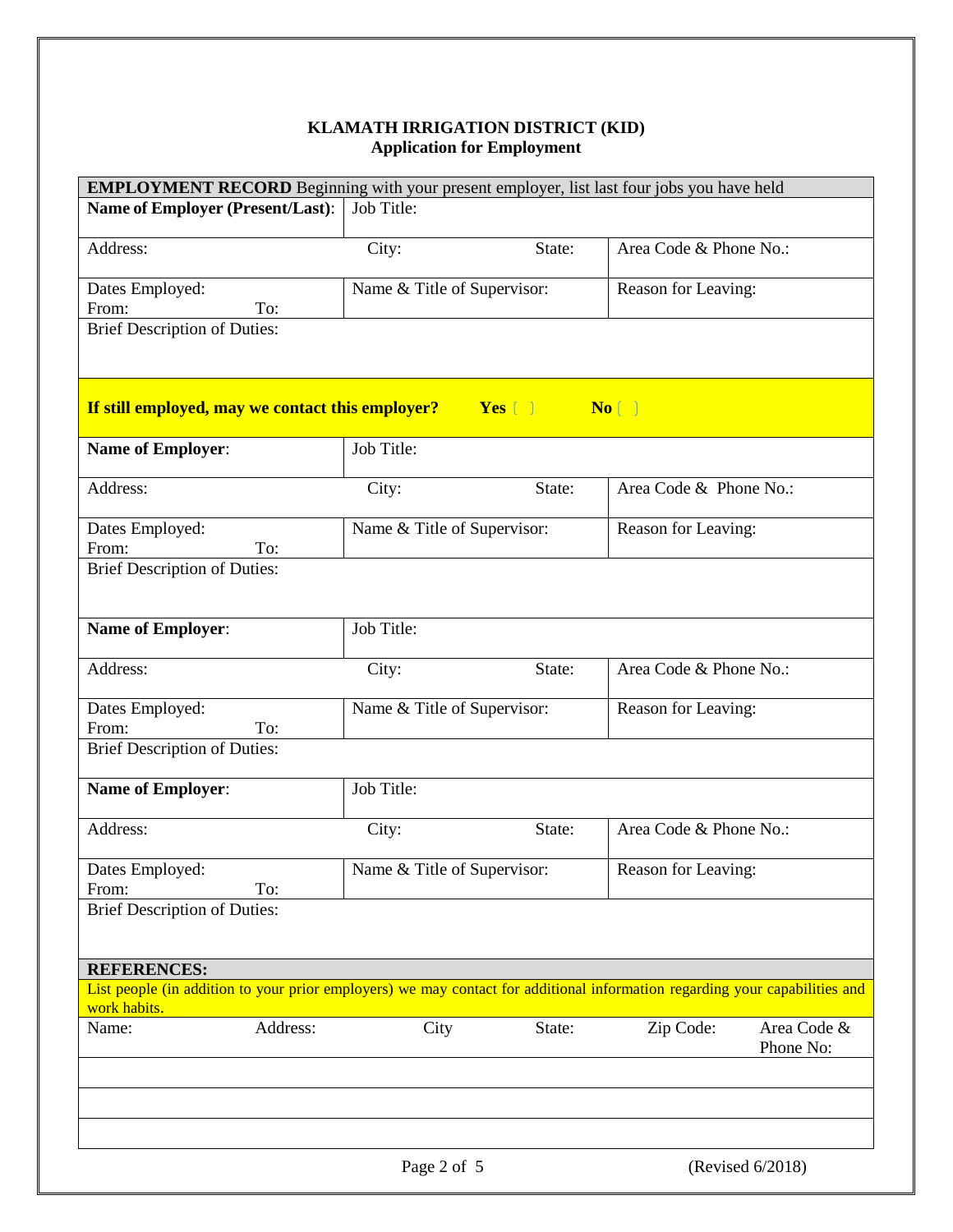# **OFFICE EXPERIENCE** (Fill in number of actual months of experience)

|                        | <b>Months of Experience:</b> |                         | <b>Months of Experience:</b> |
|------------------------|------------------------------|-------------------------|------------------------------|
| Bookkeeping Accts Rec/ |                              | Management of Cash      |                              |
| Payable                |                              | Accounts & Investments  |                              |
|                        |                              |                         |                              |
| Payroll                |                              | Human Resources         |                              |
|                        |                              |                         |                              |
|                        |                              |                         |                              |
| QuickBooks             |                              | Supervision             |                              |
|                        |                              |                         |                              |
|                        |                              |                         |                              |
| Word                   |                              | <b>Customer Service</b> |                              |
|                        |                              |                         |                              |
|                        |                              |                         |                              |
| Excel                  |                              | Other (specify)         |                              |
|                        |                              |                         |                              |
|                        |                              |                         |                              |
| Publisher              |                              |                         |                              |
|                        |                              |                         |                              |
|                        |                              |                         |                              |
| Fox Pro                |                              |                         |                              |
|                        |                              |                         |                              |
|                        |                              |                         |                              |
| Typing                 |                              |                         |                              |
|                        |                              |                         |                              |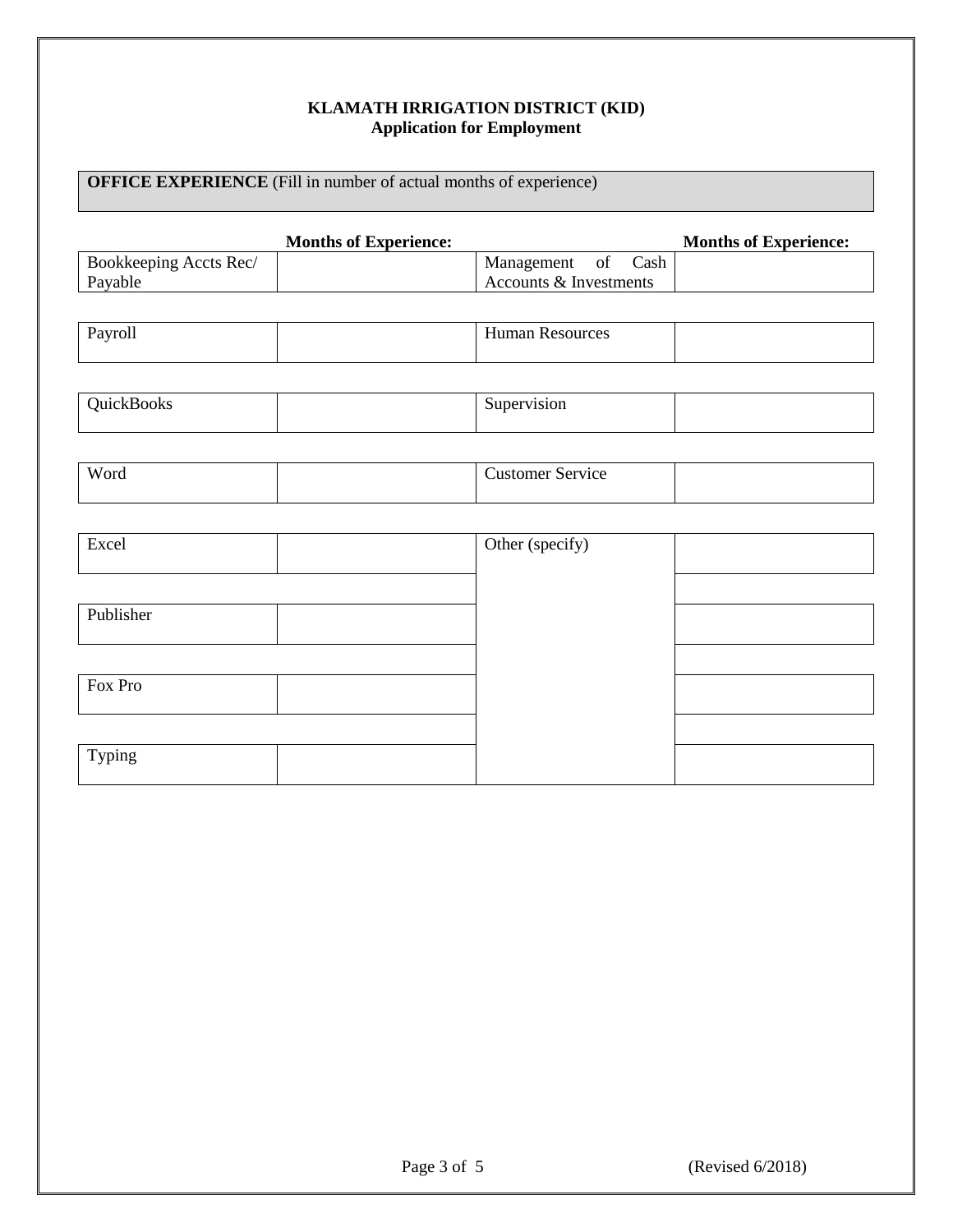| <b>EQUIPMENT EXPERIENCE</b> (Fill in number of actual months of equipment operation) |                               |                                  |                                  |                                      |             |
|--------------------------------------------------------------------------------------|-------------------------------|----------------------------------|----------------------------------|--------------------------------------|-------------|
|                                                                                      | <b>Months of</b><br>Operation | <b>Make</b>                      |                                  | <b>Months of</b><br><b>Operation</b> | <b>Make</b> |
| Dozer                                                                                |                               |                                  |                                  |                                      |             |
| <b>Backhoe</b>                                                                       |                               |                                  | Crane                            |                                      |             |
| Excavator                                                                            |                               |                                  | <b>Boom Truck</b>                |                                      |             |
| Loader                                                                               |                               |                                  | Other (Specify)                  |                                      |             |
| <b>TRUCK EXPERIENCE</b>                                                              |                               |                                  |                                  |                                      |             |
|                                                                                      |                               |                                  |                                  | <b>Months of</b><br><b>Operation</b> |             |
| <b>Tractor-Trailer Combination</b>                                                   |                               |                                  |                                  |                                      |             |
|                                                                                      | Dump Truck                    |                                  |                                  |                                      |             |
| <b>Commercial Driver's License</b>                                                   |                               | Class $A$ $\left( \quad \right)$ | Class $B$ $\left( \quad \right)$ | Endorsements                         |             |
|                                                                                      |                               |                                  |                                  |                                      |             |
|                                                                                      |                               |                                  |                                  |                                      |             |
|                                                                                      |                               |                                  |                                  |                                      |             |

# **OTHER EXPERIENCE**

|              | <b>Months of</b><br><b>Experience</b> |                       | Months of<br><b>Experience</b> |
|--------------|---------------------------------------|-----------------------|--------------------------------|
| Ditch Riding |                                       | Pump Repair           |                                |
| Irrigating   |                                       | Electrical            |                                |
| Mechanical   |                                       | Carpentry             |                                |
| Concrete     |                                       | Pesticide Application |                                |

Other skills or experience: